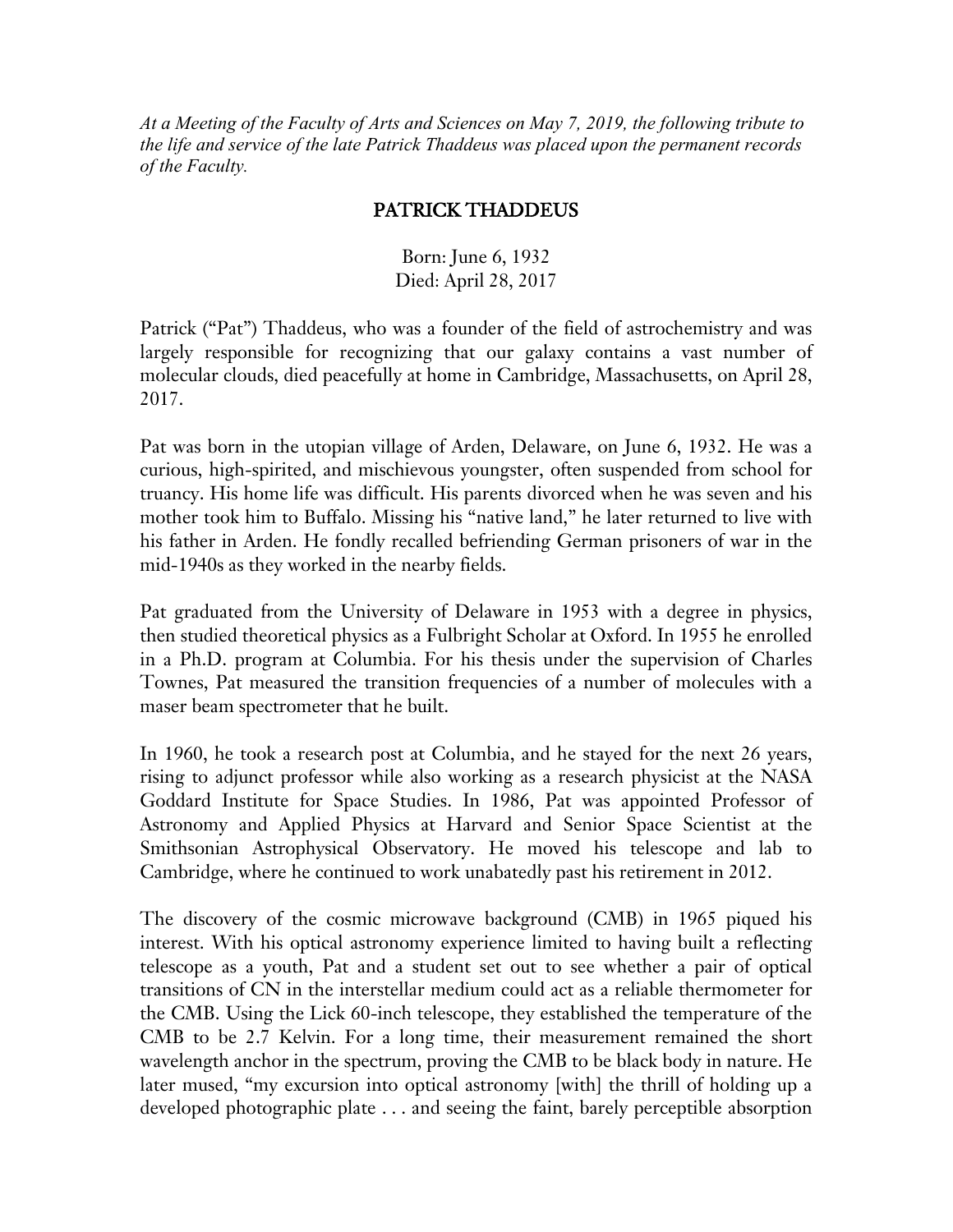line of excited CN, knowing that it was a fingerprint of the universal radiation filling all space, once as brilliant as the surface of the Sun, was an aesthetic and intellectual pleasure which I have never again experienced in research." The idea for a space measurement of the CMB at wavelengths shorter than a millimeter was hatched in his office with his post-doctoral fellow John Mather, ultimately leading to the Cosmic Background Explorer (COBE) satellite and a Nobel Prize for Mather.

With the surprising detection in 1970 of millimeter-wave emission from carbon monoxide (CO) in space, Pat sensed another field ripe for investigation. Using one of the few radio telescopes capable of observing at such high frequencies, Pat and a student set out to map the distribution of CO around the Orion Nebula. What they found was the first example of a so-called giant molecular cloud (GMC), vast regions of dense gas that we now know are the main sites of star formation. Realizing that mapping such objects throughout the Galaxy would take decades with existing telescopes, he and his students built their own instrument, a small radio dish that they placed in the most unlikely of spots for astronomical observations, the center of Manhattan on the Columbia campus. Asked by a reporter how observations could be done there, he responded that at the frequency of their observations "New York [was] as quiet as the day Henry Hudson came sailing up the river." The so-called "mini" telescope was set to work day and night, mapping the vast GMCs, which he likened to "invisible thunderclouds over the New York skyline." Soon a second mini was constructed and sent to Chile to map the southern sky. Ultimately the two telescopes provided the data for 24 of Pat's Ph.D. students and produced what remains the only complete map of the distribution of molecular clouds in the Milky Way.

While the molecular cloud work was beginning, Pat realized that his spectroscopy lab would enable him to search for many more exotic molecules in space by first precisely measuring their spectral lines in the lab. He would often proclaim proudly that his "ironclad" identifications of molecules in space far exceeded the specificity of a human fingerprint. To date, over 200 molecules have been identified in the interstellar medium, a substantial fraction of them discovered by Pat's group, his students, and his collaborators. The molecules range from simple organics to large carbon rings and chains, the largest having twice the molecular weight of the simplest amino acid glycine. Pat's more spectacular discoveries include the first interstellar organic ring  $(C_3H_2)$  and the first detections of negatively charged molecules, or anions, in the interstellar medium.

Pat had broad intellectual interests and was a raconteur par excellence. He held dinner audiences in rapt attention discussing topics as varied as the aerodynamics of the wandering albatross, the Greco-Persian wars, and the foundational issues of quantum mechanics. He taught himself Italian and read an Italian newspaper every